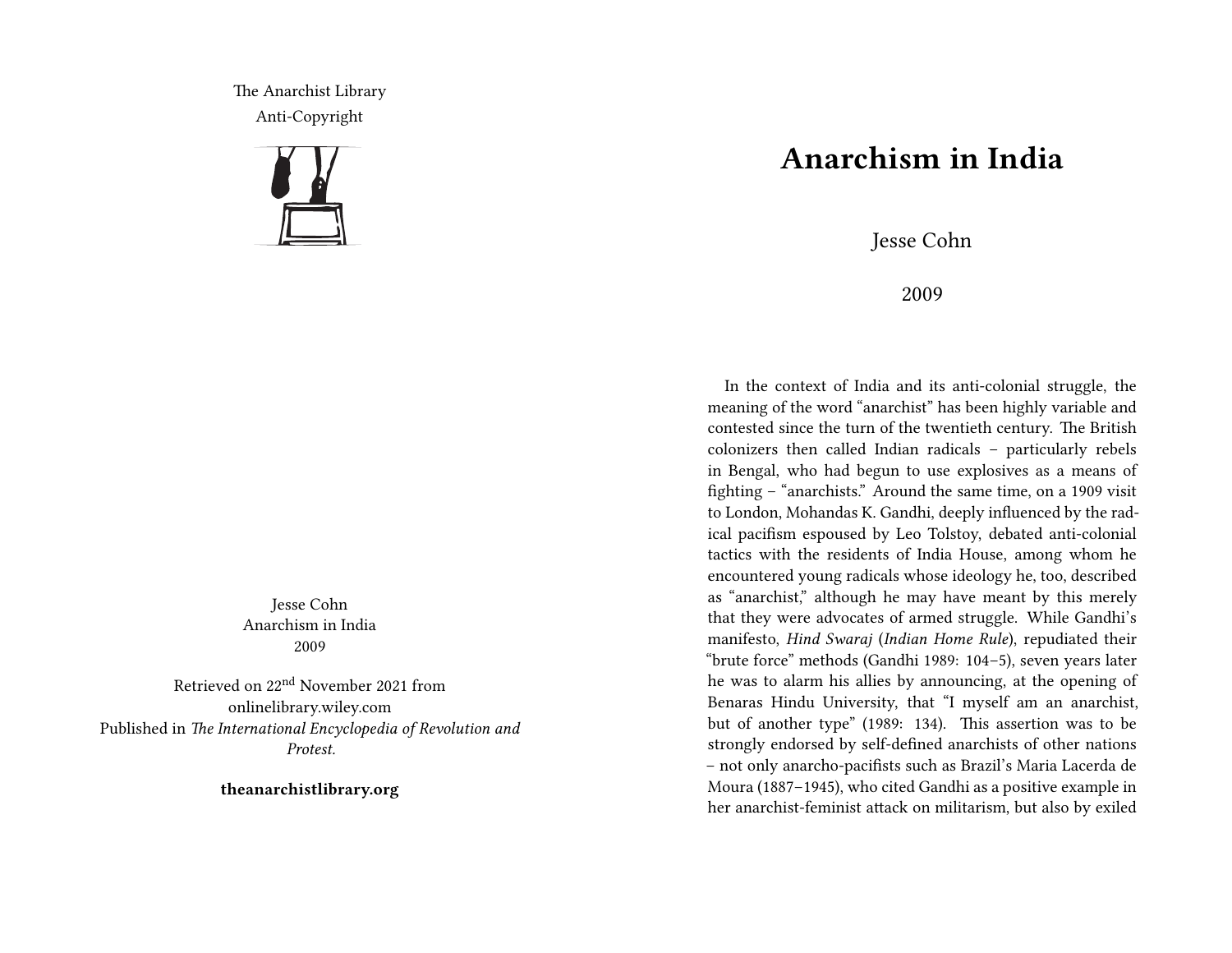Bombay radical Mandayam Prativadi Bhayankara Tirumal Acharya (a.k.a. M. P. T. Acharya, 1888–1954).

Writing for the American anarchist journal *Man!* in 1933, Acharya described Gandhi's 1930 civil disobedience campaign against the Raj salt laws in glowing terms: "In the salt-making protest, Gandhi acted like an Anarchist tactician of the first magnitude… That day we must reckon as the birth of popular Anarchy in the world – not only in India. He planted the seed of Anarchism – even if he did not want or know it" (Acharya 1947: 2). These "claims" were greeted with frank skepticism on the part of the editor, Marcus Graham (a.k.a. Shmuel Marcus, 1893–1985), and while British anarchist Albert Meltzer (1920–96) praised Acharya for "striving on his own in the whole sub-continent to establish a movement," he nonetheless spoke for many other western anarchists in deprecating Gandhi's "cult of extreme non-violence" as elitist, a moralistic "check" on authentically popular rebellions (Meltzer 2000: 32). To such charges, Geoffrey Ostergaard replies that Gandhian non-violence indeed represents "an indigenous *Indian* anarchism and not one of the varieties of *Western* anarchism imported into India," adding that "if Western anarchists do not recognize Indian anarchism when they see it, this merely exposes their unconscious Eurocentric perspective" (in Sonnleitner 1988: viii). Finally, many of the Indians whom Acharya and Ostergaard call "anarchists" have firmly rejected the label as a derogatory term applied to them by colonial discourse. With all of these caveats, however, Indian history bears the traces of two distinct anarchisms.

The best known of these is that of Gandhi and the Sarvodaya movement, which shares with western anarchisms a rejection not only of militarism but of the distinction between means and ends, and a project of land collectivization (*Bhoodan* and *Gramdan*) in the context of a decentralist economic strategy, as well as "a critique of both Bolshevik Communism and Welfare State Socialism, the espousal of community action and the no-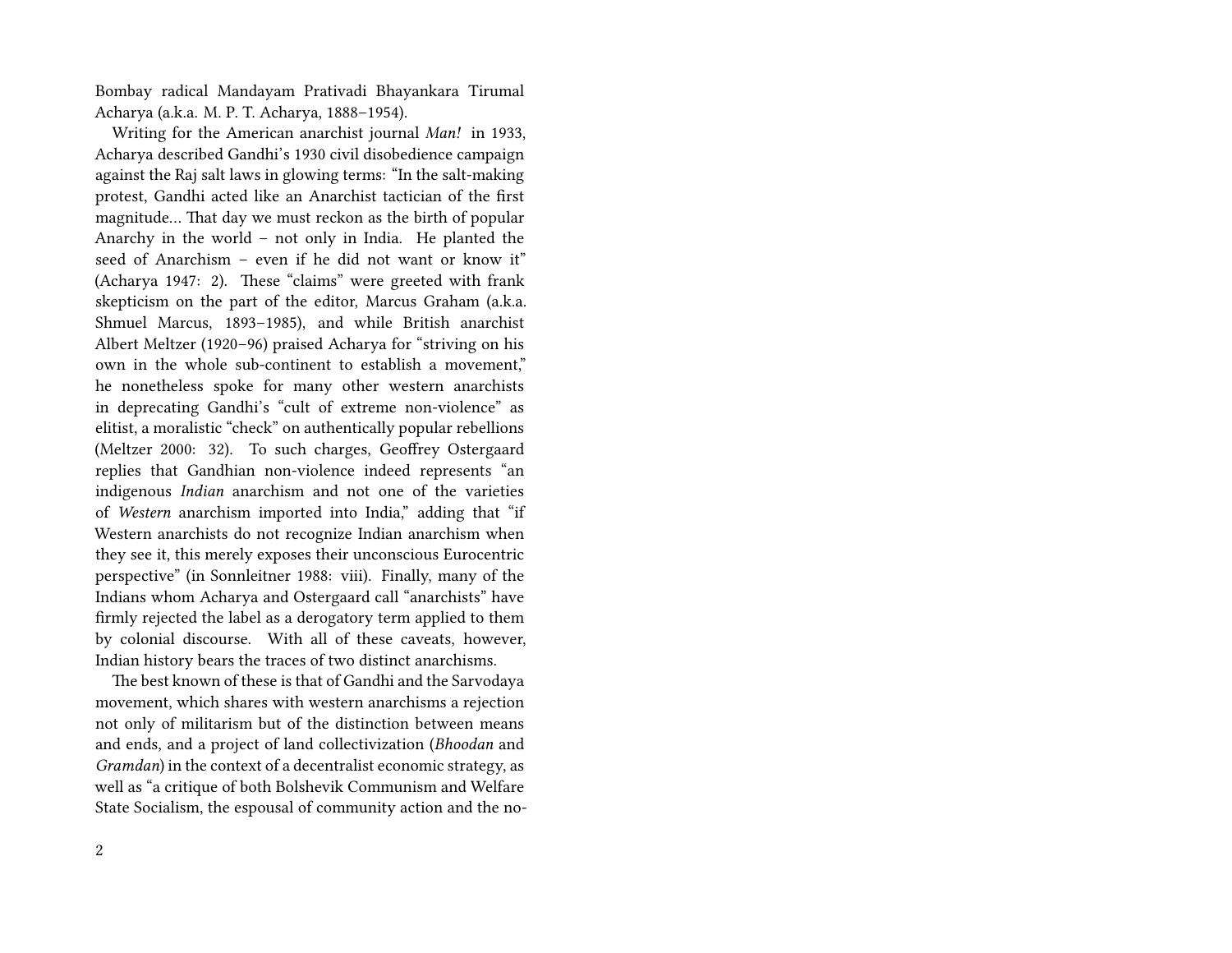tions of direct participatory democracy, 'people's power,' and 'the politics of the people,' as distinct from 'the politics of the State' and party politics" (Ostergaard 1971: 148; Ostergaard in Sonnleitner 1988: viii). It is distinct from most western anarchisms in founding this program not on a refusal of religion as a source of oppression, but an embrace of religion as a source of collective spirit, which has entailed an anti-materialist asceticism, even a "puritanical character," entirely at odds with the hedonism and sexual libertarianism of Lacerda de Moura and her counterparts (Ostergaard 1971: 156–7).

A second, far smaller anarchist current has consisted in a number of Indian radicals who took on board the ideas of western anarchists. Among these were two of the young men Gandhi may have met at India House: Lala Har Dayal (a.k.a. Lala Hardayal, 1884–1939) and M. P. T. Acharya. Har Dayal, who had begun flirting with anarchist ideas as early as 1907, was inspired by the example of the Mexican anarchists Ricardo and Enrique Flores Magón on his visit to America in 1911, infusing anarchist ideas into his Ghadar ("Rebellion") movement for Indian independence. Settling for a time in California, Har Dayal established a Bakunin Institute in 1913, but was subsequently forced to flee political persecution, taking refuge in Germany and later renouncing his radicalism.

Acharya began his political life with a lengthy exile in Europe and Central Asia, helping to found the Communist Party of India in Tashkent in 1920 before becoming disillusioned with Soviet-style communism and turning to the anarchosyndicalist views to which he had been exposed in London and Paris (Ralhan 1997: 119–20; Meltzer 2000: 128). A prolific writer, Acharya contributed to western anarchist publications such as the British *Freedom*, *Tierra y Libertad* in Mexico, and the French *Contre Courant* while corresponding with fellow Asian anarchists such as Yamaga Taiji (1892–1970). Bhagat Singh (1907–31), impressed by his reading of the history of European anarchists' "propaganda by the deed," rejected Gandhian non